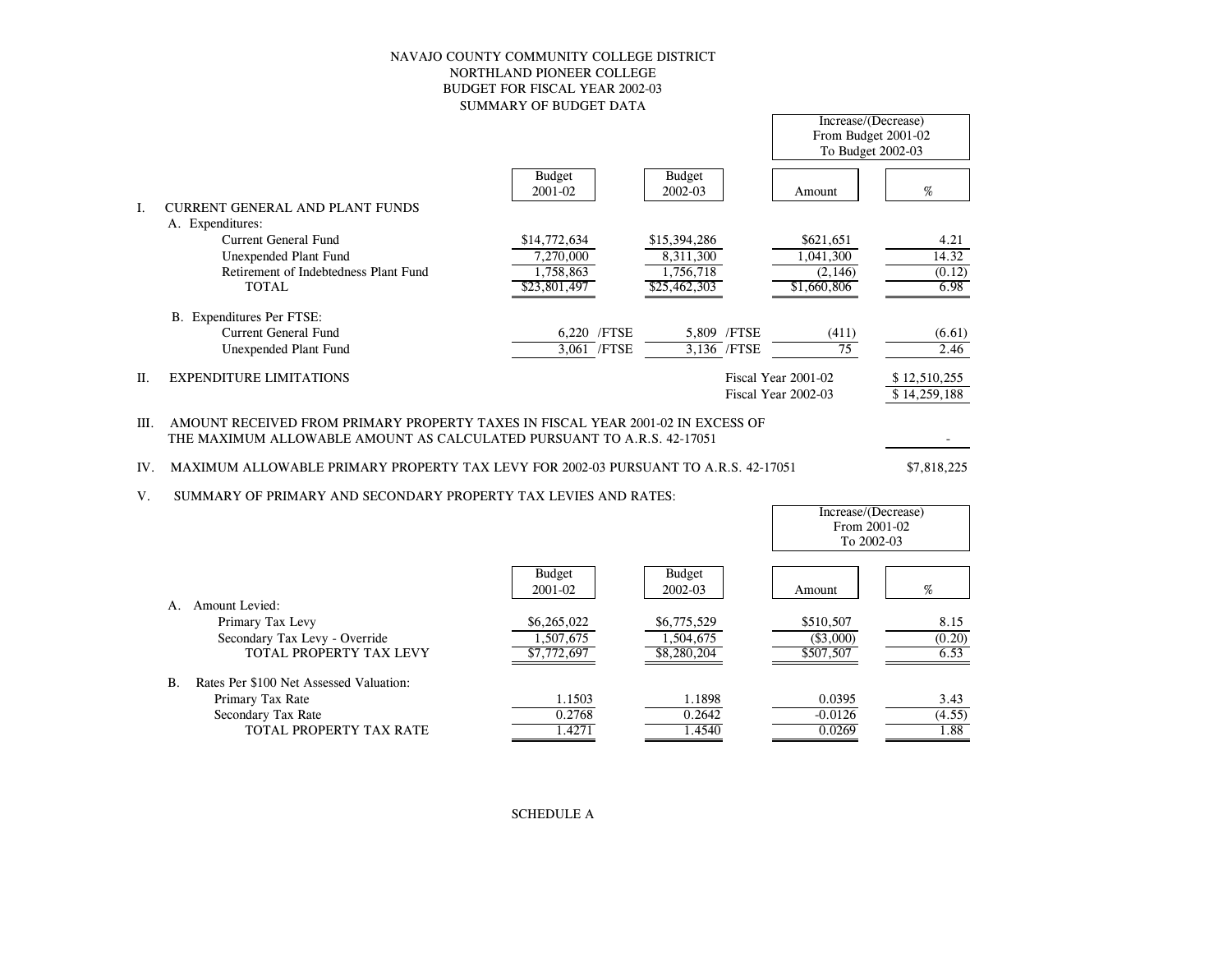# NAVAJO COUNTY COMMUNITY COLLEGE DISTRICT NORTHLAND PIONEER COLLEGE BUDGET FOR FISCAL YEAR 2002-03 CURRENT GENERAL FUND-REVENUES AND OTHER ADDITIONS

# Increase/(Decrease) From Budget 2001-02 To Budget 2002-03

|                                           | Estimated    |               |               |                |         |
|-------------------------------------------|--------------|---------------|---------------|----------------|---------|
|                                           | Actual       | <b>Budget</b> | <b>Budget</b> |                |         |
|                                           | 2001-02      | 2001-02       | 2002-03       | Amount         | %       |
| REVENUES AND OTHER ADDITIONS BY SOURCE    |              |               |               |                |         |
| PROPERTY TAXES                            |              |               |               |                |         |
| Primary Tax Levy                          | \$6,265,000  | \$6,265,022   | \$6,775,529   | \$510,507      | 8.15    |
| Secondary Tax Levy-Override               |              |               |               |                |         |
| Subtotal                                  | \$6,265,000  | \$6,265,022   | \$6,775,529   | 510,507        | 8.15    |
| <b>STATE APPROPRIATIONS</b>               |              |               |               |                |         |
| Maintenance Support                       | 4,223,300    | 4,434,500     | 3,990,000     | (444, 500)     | (10.02) |
| <b>Equalization Aid</b>                   | 1,270,300    | 1,270,300     | 1,270,300     | $\overline{0}$ | 0.00    |
| <b>Workforce Development</b>              | 389,400      | 411,500       | 411,500       | $\Omega$       |         |
| Subtotal                                  | \$5,883,000  | \$6,116,300   | \$5,671,800   | ( \$444, 500)  | (7.27)  |
| GIFTS, GRANTS AND CONTRACTS               |              |               |               |                |         |
| Government Grants and Contracts           |              |               |               |                |         |
| <b>Indirect Costs Recovered</b>           |              |               |               |                |         |
| Private Gifts, Grants and Contracts       | 750,000      | 750,000       | 750,000       | $\overline{0}$ | 0.00    |
| Subtotal                                  | \$750,000    | \$750,000     | \$750,000     | $\overline{0}$ | 0.00    |
| TUITION, REGISTRATION AND STUDENT FEES    |              |               |               |                |         |
| <b>General Tuition</b>                    | 1,775,000    | 1,600,000     | 1,950,000     | 350,000        | 21.88   |
| <b>Out-of-District Tuition</b>            | 325,000      | 325,000       | 350,000       | 25,000         | 7.69    |
| <b>Out-of-State Tuition</b>               | 80,000       | 100,000       | 75,000        | (25,000)       | (25.00) |
| <b>Student Fees</b>                       | 200,000      | 110,000       | 200,000       | 90,000         | 81.82   |
| Tuition and Fee Remissions or Waivers     |              |               |               |                |         |
| Subtotal                                  | \$2,380,000  | \$2,135,000   | \$2,575,000   | \$440,000      | 20.61   |
| <b>OTHER SOURCES</b>                      |              |               |               |                |         |
| <b>Investment Income</b>                  | 100,000      | 200,000       | 100,000       | (100,000)      | (50.00) |
| Other                                     | 75,000       | 75,000        | 75,000        | $\Omega$       | 0.00    |
| Subtotal                                  | \$175,000    | \$275,000     | \$175,000     | (100,000)      | (36.36) |
| <b>Total Revenues and Other Additions</b> | \$15,453,000 | \$15,541,322  | \$15,947,329  | \$406,007      | 2.61    |
| UNRESTRICTED GENERAL FUND BALANCE         |              |               |               |                |         |
| AT JULY 1, APPLIED TO BUDGET              | 1,000,000    | 1,000,000     | 1,000,000     |                | 0.00    |
| TRANSFERS IN/(OUT)                        |              |               |               |                |         |
| Transfer Out - Unexpended Plant Fund      | (1,500,000)  | (1,500,000)   | (1,000,000)   | 500,000.00     | (33.33) |
| - Retirement of Indebtedness              | (180, 598)   | (182, 188)    | (183, 043)    | (855)          | 0.47    |
| - Auxiliary Fund                          | (246,500)    | (86, 500)     | (370,000)     | (283,500)      | 327.75  |
| TOTAL AMOUNT AVAILABLE FOR EXPENDITURES   | \$14,525,902 | \$14,772,634  | \$15,394,286  | \$621,652      | 4.21    |
|                                           |              |               |               |                |         |

SCHEDULE B (1 OF 2)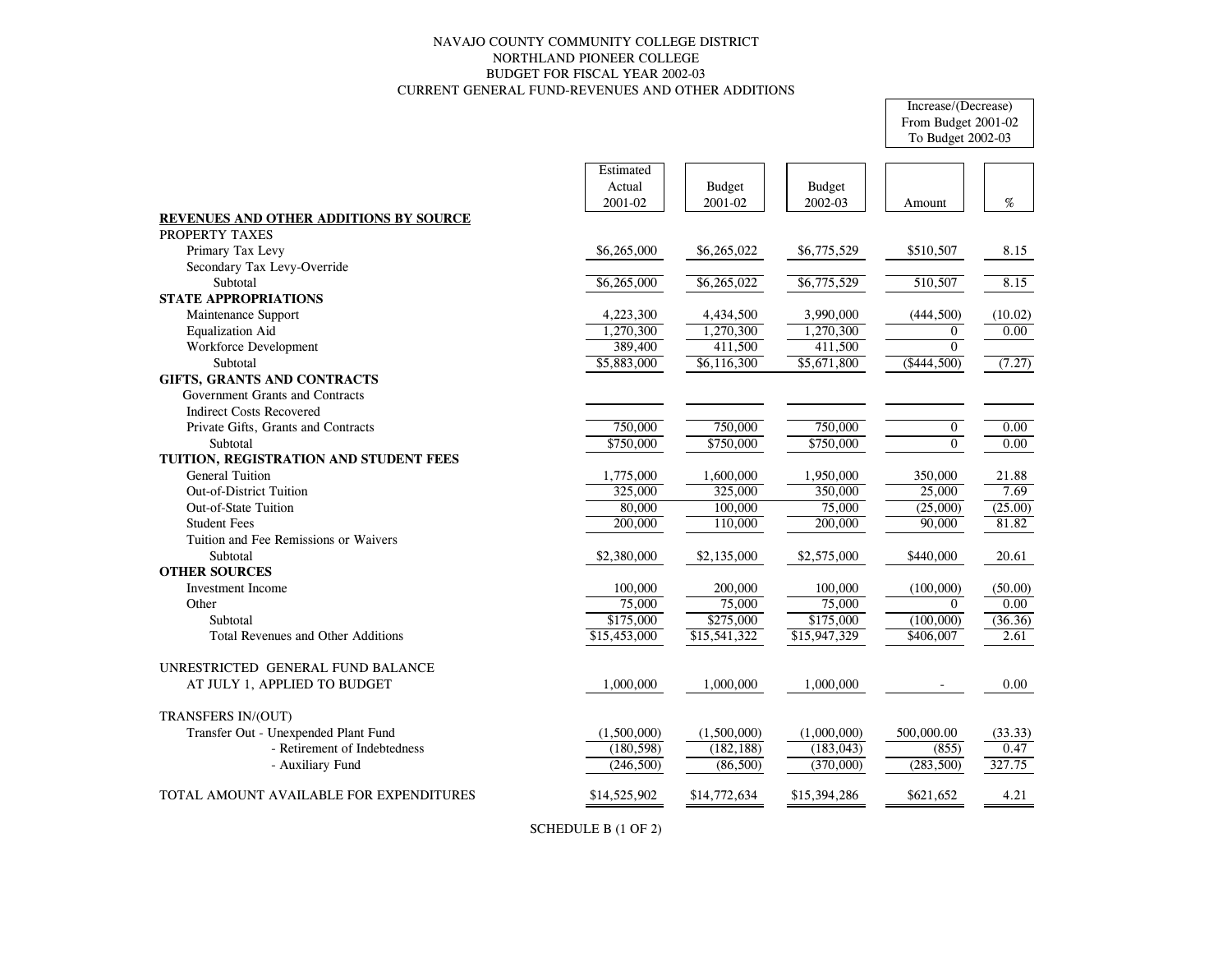#### CURRENT GENERAL FUND - REVENUES AND OTHER ADDITIONS

Unrestricted General Fund Balance at July 1, 2002 \$2,750,000

Less: Governing Board Designations 1,750,000

UNRESTRICTED GENERAL FUND BALANCE AT JULY 1, 2002, APPLIED TO BUDGET  $$1,000,000$ 

SCHEDULE B (2 OF 2)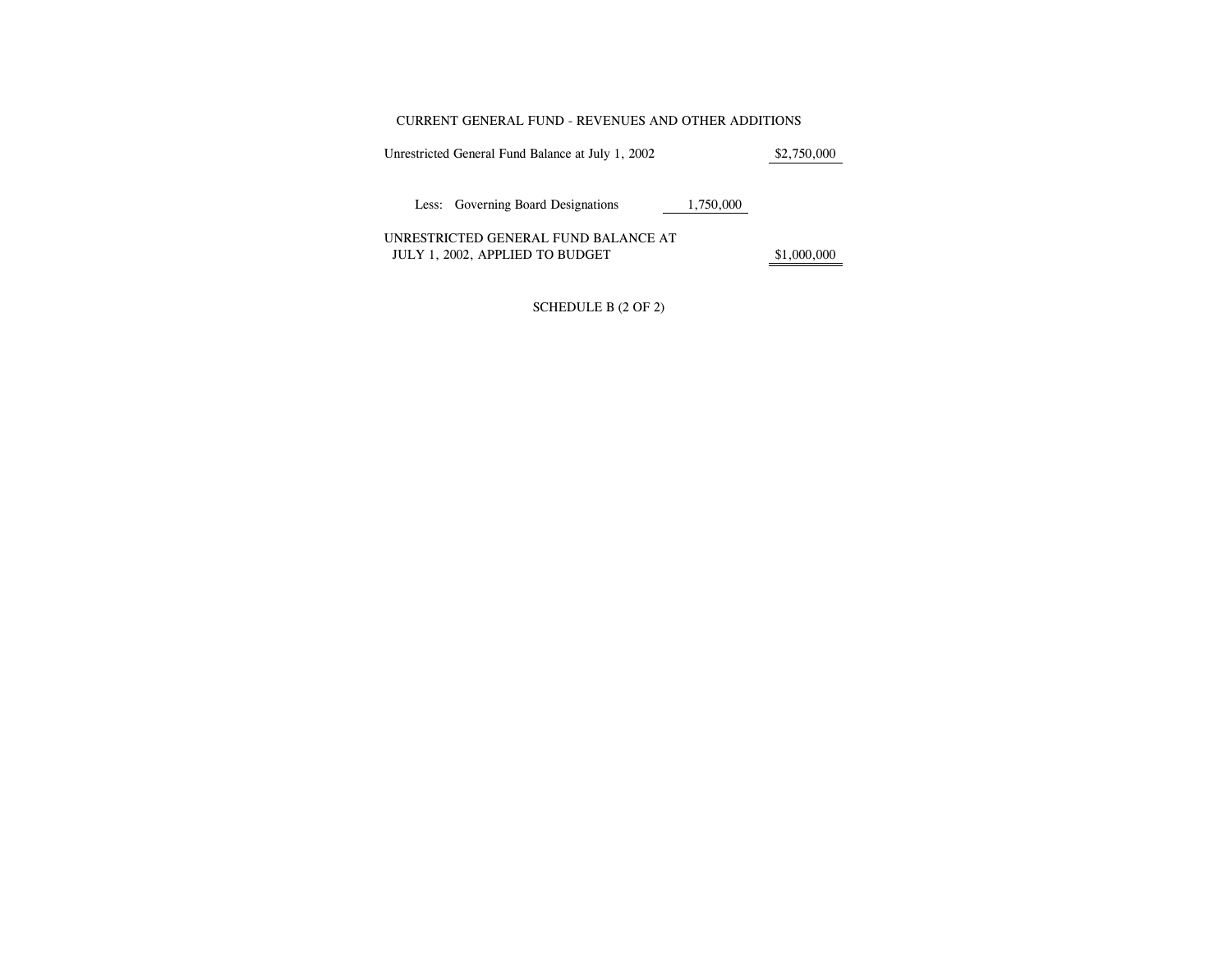### PLANT FUNDS - REVENUES AND OTHER ADDITIONS

# Increase/(Decrease) From Budget 2001-02 To Budget 2002-03

|                                                                                 | Estimated   |               |               |              |         |
|---------------------------------------------------------------------------------|-------------|---------------|---------------|--------------|---------|
|                                                                                 | Actual      | <b>Budget</b> | <b>Budget</b> |              |         |
|                                                                                 | 2001-2002   | 2001-2002     | 2002-2003     | Amount       | $\%$    |
| <b>REVENUES AND OTHER ADDITIONS BY SOURCE</b>                                   |             |               |               |              |         |
| <b>UNEXPENDED PLANT FUND</b>                                                    |             |               |               |              |         |
| <b>State Appropriations: Capital Support</b>                                    | \$1,408,800 | \$1,439,300   | \$1,386,300   | $(\$53,000)$ | (3.68)  |
| <b>Investment Income</b>                                                        | 125,000     | 250,000       | 125,000       | (125,000)    | (50.00) |
| Proceeds from Sale of Bonds                                                     |             |               |               |              |         |
| Other Revenues and Additions                                                    |             |               |               |              |         |
| Total Revenues and Other Additions                                              | \$1,533,800 | \$1,689,300   | \$1,511,300   | (\$178,000)  | (10.54) |
| RESTRICTED FUND BALANCE AT JULY 1                                               | 5,000,000   | 4,080,700     | 5,800,000     | 1,719,300    | 42.13   |
| TRANSFERS IN/(OUT)                                                              |             |               |               |              |         |
| Transfer In - Primary Tax Levy - Current General Fund                           | 1,500,000   | 1,500,000     | 1,000,000     | (500,000)    | (33.33) |
| TOTAL AMOUNT AVAILABLE FOR EXPENDITURES -                                       |             |               |               |              |         |
| <b>UNEXPENDED PLANT FUND</b>                                                    | \$8,033,800 | \$7,270,000   | \$8,311,300   | \$1,041,300  | 14.32   |
| <b>RETIREMENT OF INDEBTEDNESS PLANT FUND</b>                                    |             |               |               |              |         |
| Sources for payment of principal and interest                                   |             |               |               |              |         |
| on general obligation bonds                                                     |             |               |               |              |         |
| Secondary Tax Levy                                                              | \$1,507,675 | \$1,507,675   | \$1,504,675   | $(\$3,000)$  | (0.20)  |
| <b>Total Revenues and Other Additions</b>                                       | \$1,507,675 | \$1,507,675   | \$1,504,675   | $(\$3,000)$  | (0.20)  |
| FUND BALANCE AT JULY 1 RESTRICTED FOR RETIREMENT<br>OF GENERAL OBLIGATION BONDS |             |               |               |              |         |
| <b>TRANSFERS IN/(OUT)</b>                                                       |             |               |               |              |         |
| TOTAL AMOUNT AVAILABLE FOR RETIREMENT                                           |             |               |               |              |         |
| OF GENERAL OBLIGATION BONDS                                                     | \$1,507,675 | \$1,507,675   | \$1,504,675   | ( \$3,000)   | (0.20)  |
|                                                                                 |             |               |               |              |         |

SCHEDULE C (1 OF 2)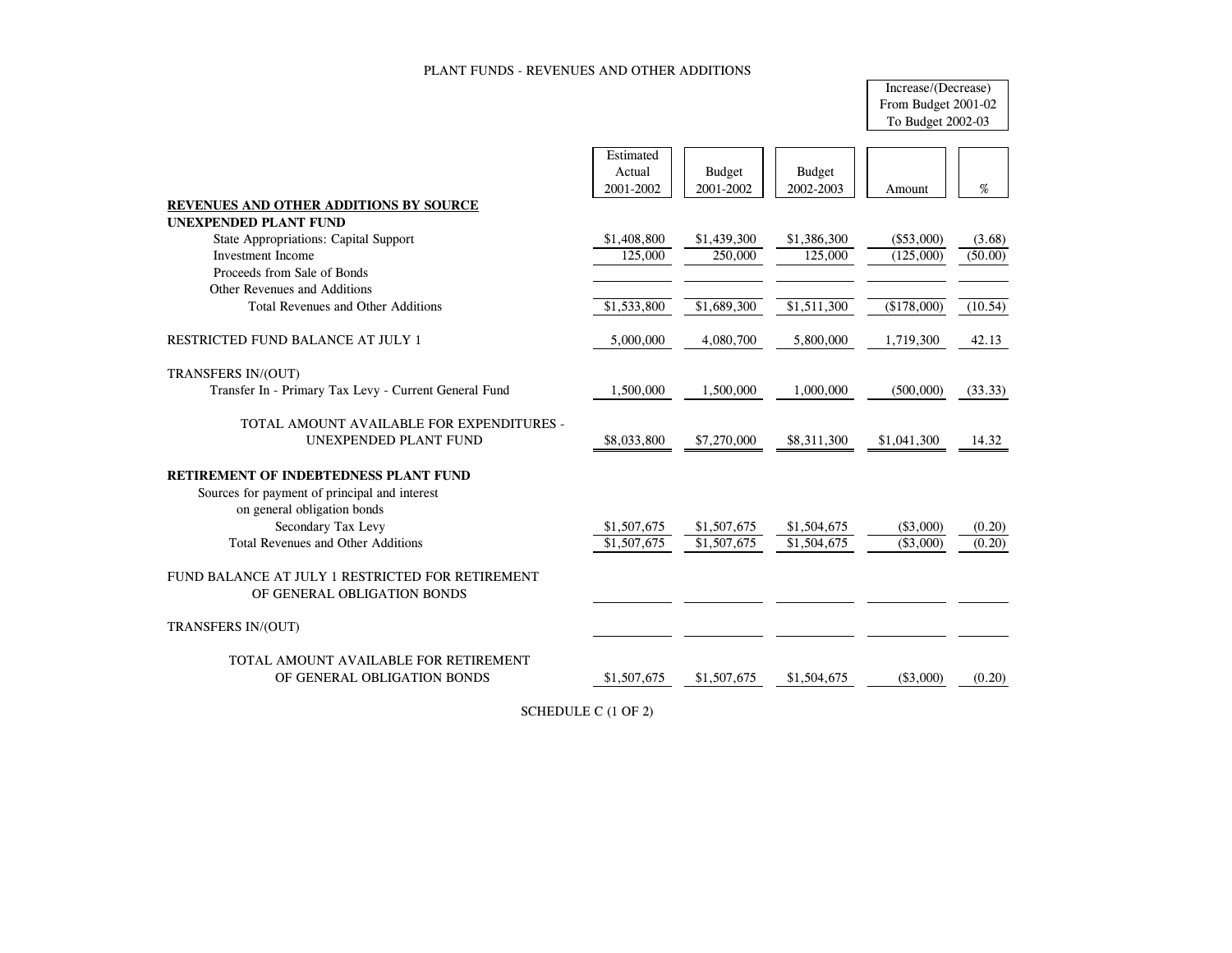## PLANT FUNDS - REVENUES AND OTHER ADDITIONS

Increase/(Decrease) From Budget 2001-02 To Budget 2002-03

| Sources for payment of principal and interest on Other Long Term Debt              | Estimated<br>Actual<br>$2001 - 02$ | <b>Budget</b><br>2001-02 | <b>Budget</b><br>$2002 - 03$ | Amount      | %      |
|------------------------------------------------------------------------------------|------------------------------------|--------------------------|------------------------------|-------------|--------|
| FUND BALANCE AT JULY 1 RESTRICTED FOR<br>RETIREMENT OF OTHER LONG TERM OBLIGATIONS |                                    |                          |                              |             |        |
| TRANSFERS IN/OUT                                                                   |                                    |                          |                              |             |        |
| Transfer In-Current General Fund                                                   | 182,188                            | 182,188                  | 183,043                      | 855         | 0.47   |
| Transfer In-Current Auxiliary Fund                                                 | 69,000                             | 69,000                   | 69,000                       |             |        |
| TOTAL AMOUNT AVAILABLE FOR RETIREMENT<br>OF OTHER LONG TERM OBLIGATIONS            | 251,188                            | 251,188                  | 252,043                      | 855         | 0.34   |
| TOTAL AMOUNT AVAILABLE FOR EXPENDITURES-<br>RETIREMENT OF INDEBTEDNESS PLANT FUND  | \$1,758,863                        | \$1,758,863              | \$1,756,718                  | $(\$2,145)$ | (0.12) |

SCHEDULE C (2 OF 2)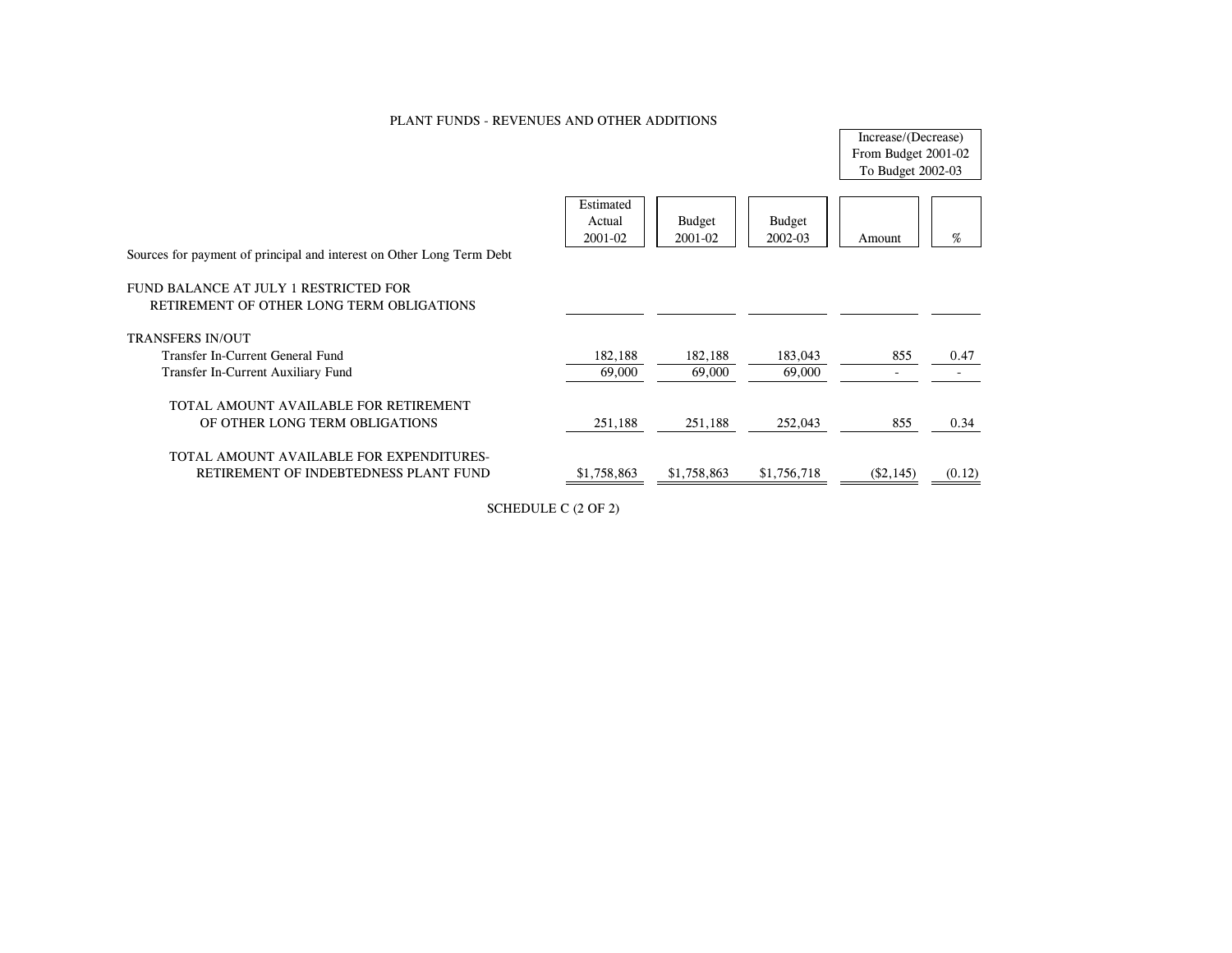#### CURRENT GENERAL FUND AND PLANT FUNDS - EXPENDITURES AND OTHER DEDUCTIONS

# Increase/(Decrease) From Budget 2001-02

To Budget 2002-03

| <b>CURRENT GENERAL FUND</b><br>Instruction<br>\$5,837,473<br>\$5,855,038<br>\$5,971,256<br>116,219<br><b>Public Service</b><br>741,538<br>786.431<br>835,303<br>48.872<br>Academic Support<br>828,075<br><b>Student Services</b><br>845,622<br>866,333<br>20,712<br><b>Institutional Support (Administration)</b><br>5,041,032<br>93,444<br>5,226,034<br>5,319,477<br>Operation and Maintenance of Plant<br>1,138,502<br>(20, 712)<br>1,141,928<br>1,121,216<br>Scholarships<br>215,700<br>215,700<br>215,700<br>$\overline{0}$<br>Contingency<br>100,000<br>701,882<br>1,065,000<br>363,118<br>TOTAL EXPENDITURES AND OTHER DEDUCTIONS<br>\$621,651<br>\$13,902,320<br>\$14,772,634<br>\$15,394,286<br>OF CURRENT GENERAL FUND<br><b>PLANT FUNDS:</b><br>UNEXPENDED PLANT FUND<br>Land<br>\$200,000<br>\$6,500,000<br>3,000,000<br>\$7,500,000<br>\$1,000,000<br><b>Buildings</b><br>100,000<br>Improvements Other Than Buildings<br>100,000<br>100,000<br>Equipment<br>600,000<br>615,000<br>656,300<br>41,300<br>Library Books<br>55,000<br>55,000<br>55,000<br><b>Construction in Progress</b><br>Contingency<br>Retirement of Indebtedness - Capital Leases and Installment Purchases<br>$\overline{\phantom{a}}$<br>Interest on Indebtedness - Capital Leases and Installment Purchases<br>$\sim$<br>TOTAL EXPENDITURES AND OTHER DEDUCTIONS<br>OF UNEXPENDED PLANT FUND<br>\$3,955,000<br>\$7,270,000<br>\$8,311,300<br>\$1,041,300<br>RETIREMENT OF INDEBTEDNESS PLANT FUND<br>Retirement of Indebtedness-General Obligation Bonds<br>\$960,000<br>\$960,000<br>\$1,005,000<br>45,000<br>Interest on Indebtedness-General Obligation Bonds<br>547.675<br>547,675<br>(48,000)<br>499.675<br>Retirement of Indebtedness - Revenue Bonds<br>Interest of Indebtedness - Revenue Bonds<br>Retirement of Indebtedness-Other Long Term Obligations<br>155,000<br>155,000<br>165,000<br>10,000 |                                                      | Estimated<br>Actual<br>2001-02 | <b>Budget</b><br>2001-02 | <b>Budget</b><br>2002-03 | Amount   | %      |
|------------------------------------------------------------------------------------------------------------------------------------------------------------------------------------------------------------------------------------------------------------------------------------------------------------------------------------------------------------------------------------------------------------------------------------------------------------------------------------------------------------------------------------------------------------------------------------------------------------------------------------------------------------------------------------------------------------------------------------------------------------------------------------------------------------------------------------------------------------------------------------------------------------------------------------------------------------------------------------------------------------------------------------------------------------------------------------------------------------------------------------------------------------------------------------------------------------------------------------------------------------------------------------------------------------------------------------------------------------------------------------------------------------------------------------------------------------------------------------------------------------------------------------------------------------------------------------------------------------------------------------------------------------------------------------------------------------------------------------------------------------------------------------------------------------------------------------------------------------------------------------------------|------------------------------------------------------|--------------------------------|--------------------------|--------------------------|----------|--------|
|                                                                                                                                                                                                                                                                                                                                                                                                                                                                                                                                                                                                                                                                                                                                                                                                                                                                                                                                                                                                                                                                                                                                                                                                                                                                                                                                                                                                                                                                                                                                                                                                                                                                                                                                                                                                                                                                                                |                                                      |                                |                          |                          |          |        |
|                                                                                                                                                                                                                                                                                                                                                                                                                                                                                                                                                                                                                                                                                                                                                                                                                                                                                                                                                                                                                                                                                                                                                                                                                                                                                                                                                                                                                                                                                                                                                                                                                                                                                                                                                                                                                                                                                                |                                                      |                                |                          |                          |          | 1.98   |
|                                                                                                                                                                                                                                                                                                                                                                                                                                                                                                                                                                                                                                                                                                                                                                                                                                                                                                                                                                                                                                                                                                                                                                                                                                                                                                                                                                                                                                                                                                                                                                                                                                                                                                                                                                                                                                                                                                |                                                      |                                |                          |                          |          |        |
|                                                                                                                                                                                                                                                                                                                                                                                                                                                                                                                                                                                                                                                                                                                                                                                                                                                                                                                                                                                                                                                                                                                                                                                                                                                                                                                                                                                                                                                                                                                                                                                                                                                                                                                                                                                                                                                                                                |                                                      |                                |                          |                          |          | 6.21   |
|                                                                                                                                                                                                                                                                                                                                                                                                                                                                                                                                                                                                                                                                                                                                                                                                                                                                                                                                                                                                                                                                                                                                                                                                                                                                                                                                                                                                                                                                                                                                                                                                                                                                                                                                                                                                                                                                                                |                                                      |                                |                          |                          |          | 2.45   |
|                                                                                                                                                                                                                                                                                                                                                                                                                                                                                                                                                                                                                                                                                                                                                                                                                                                                                                                                                                                                                                                                                                                                                                                                                                                                                                                                                                                                                                                                                                                                                                                                                                                                                                                                                                                                                                                                                                |                                                      |                                |                          |                          |          | 1.79   |
|                                                                                                                                                                                                                                                                                                                                                                                                                                                                                                                                                                                                                                                                                                                                                                                                                                                                                                                                                                                                                                                                                                                                                                                                                                                                                                                                                                                                                                                                                                                                                                                                                                                                                                                                                                                                                                                                                                |                                                      |                                |                          |                          |          | (1.81) |
|                                                                                                                                                                                                                                                                                                                                                                                                                                                                                                                                                                                                                                                                                                                                                                                                                                                                                                                                                                                                                                                                                                                                                                                                                                                                                                                                                                                                                                                                                                                                                                                                                                                                                                                                                                                                                                                                                                |                                                      |                                |                          |                          |          | 0.00   |
|                                                                                                                                                                                                                                                                                                                                                                                                                                                                                                                                                                                                                                                                                                                                                                                                                                                                                                                                                                                                                                                                                                                                                                                                                                                                                                                                                                                                                                                                                                                                                                                                                                                                                                                                                                                                                                                                                                |                                                      |                                |                          |                          |          | 51.73  |
|                                                                                                                                                                                                                                                                                                                                                                                                                                                                                                                                                                                                                                                                                                                                                                                                                                                                                                                                                                                                                                                                                                                                                                                                                                                                                                                                                                                                                                                                                                                                                                                                                                                                                                                                                                                                                                                                                                |                                                      |                                |                          |                          |          | 4.21   |
|                                                                                                                                                                                                                                                                                                                                                                                                                                                                                                                                                                                                                                                                                                                                                                                                                                                                                                                                                                                                                                                                                                                                                                                                                                                                                                                                                                                                                                                                                                                                                                                                                                                                                                                                                                                                                                                                                                |                                                      |                                |                          |                          |          |        |
|                                                                                                                                                                                                                                                                                                                                                                                                                                                                                                                                                                                                                                                                                                                                                                                                                                                                                                                                                                                                                                                                                                                                                                                                                                                                                                                                                                                                                                                                                                                                                                                                                                                                                                                                                                                                                                                                                                |                                                      |                                |                          |                          |          |        |
|                                                                                                                                                                                                                                                                                                                                                                                                                                                                                                                                                                                                                                                                                                                                                                                                                                                                                                                                                                                                                                                                                                                                                                                                                                                                                                                                                                                                                                                                                                                                                                                                                                                                                                                                                                                                                                                                                                |                                                      |                                |                          |                          |          |        |
|                                                                                                                                                                                                                                                                                                                                                                                                                                                                                                                                                                                                                                                                                                                                                                                                                                                                                                                                                                                                                                                                                                                                                                                                                                                                                                                                                                                                                                                                                                                                                                                                                                                                                                                                                                                                                                                                                                |                                                      |                                |                          |                          |          |        |
|                                                                                                                                                                                                                                                                                                                                                                                                                                                                                                                                                                                                                                                                                                                                                                                                                                                                                                                                                                                                                                                                                                                                                                                                                                                                                                                                                                                                                                                                                                                                                                                                                                                                                                                                                                                                                                                                                                |                                                      |                                |                          |                          |          | 15.38  |
|                                                                                                                                                                                                                                                                                                                                                                                                                                                                                                                                                                                                                                                                                                                                                                                                                                                                                                                                                                                                                                                                                                                                                                                                                                                                                                                                                                                                                                                                                                                                                                                                                                                                                                                                                                                                                                                                                                |                                                      |                                |                          |                          |          |        |
|                                                                                                                                                                                                                                                                                                                                                                                                                                                                                                                                                                                                                                                                                                                                                                                                                                                                                                                                                                                                                                                                                                                                                                                                                                                                                                                                                                                                                                                                                                                                                                                                                                                                                                                                                                                                                                                                                                |                                                      |                                |                          |                          |          | 6.72   |
|                                                                                                                                                                                                                                                                                                                                                                                                                                                                                                                                                                                                                                                                                                                                                                                                                                                                                                                                                                                                                                                                                                                                                                                                                                                                                                                                                                                                                                                                                                                                                                                                                                                                                                                                                                                                                                                                                                |                                                      |                                |                          |                          |          |        |
|                                                                                                                                                                                                                                                                                                                                                                                                                                                                                                                                                                                                                                                                                                                                                                                                                                                                                                                                                                                                                                                                                                                                                                                                                                                                                                                                                                                                                                                                                                                                                                                                                                                                                                                                                                                                                                                                                                |                                                      |                                |                          |                          |          |        |
|                                                                                                                                                                                                                                                                                                                                                                                                                                                                                                                                                                                                                                                                                                                                                                                                                                                                                                                                                                                                                                                                                                                                                                                                                                                                                                                                                                                                                                                                                                                                                                                                                                                                                                                                                                                                                                                                                                |                                                      |                                |                          |                          |          |        |
|                                                                                                                                                                                                                                                                                                                                                                                                                                                                                                                                                                                                                                                                                                                                                                                                                                                                                                                                                                                                                                                                                                                                                                                                                                                                                                                                                                                                                                                                                                                                                                                                                                                                                                                                                                                                                                                                                                |                                                      |                                |                          |                          |          |        |
|                                                                                                                                                                                                                                                                                                                                                                                                                                                                                                                                                                                                                                                                                                                                                                                                                                                                                                                                                                                                                                                                                                                                                                                                                                                                                                                                                                                                                                                                                                                                                                                                                                                                                                                                                                                                                                                                                                |                                                      |                                |                          |                          |          |        |
|                                                                                                                                                                                                                                                                                                                                                                                                                                                                                                                                                                                                                                                                                                                                                                                                                                                                                                                                                                                                                                                                                                                                                                                                                                                                                                                                                                                                                                                                                                                                                                                                                                                                                                                                                                                                                                                                                                |                                                      |                                |                          |                          |          | 14.32  |
|                                                                                                                                                                                                                                                                                                                                                                                                                                                                                                                                                                                                                                                                                                                                                                                                                                                                                                                                                                                                                                                                                                                                                                                                                                                                                                                                                                                                                                                                                                                                                                                                                                                                                                                                                                                                                                                                                                |                                                      |                                |                          |                          |          |        |
|                                                                                                                                                                                                                                                                                                                                                                                                                                                                                                                                                                                                                                                                                                                                                                                                                                                                                                                                                                                                                                                                                                                                                                                                                                                                                                                                                                                                                                                                                                                                                                                                                                                                                                                                                                                                                                                                                                |                                                      |                                |                          |                          |          | 4.69   |
|                                                                                                                                                                                                                                                                                                                                                                                                                                                                                                                                                                                                                                                                                                                                                                                                                                                                                                                                                                                                                                                                                                                                                                                                                                                                                                                                                                                                                                                                                                                                                                                                                                                                                                                                                                                                                                                                                                |                                                      |                                |                          |                          |          | (8.76) |
|                                                                                                                                                                                                                                                                                                                                                                                                                                                                                                                                                                                                                                                                                                                                                                                                                                                                                                                                                                                                                                                                                                                                                                                                                                                                                                                                                                                                                                                                                                                                                                                                                                                                                                                                                                                                                                                                                                |                                                      |                                |                          |                          |          |        |
|                                                                                                                                                                                                                                                                                                                                                                                                                                                                                                                                                                                                                                                                                                                                                                                                                                                                                                                                                                                                                                                                                                                                                                                                                                                                                                                                                                                                                                                                                                                                                                                                                                                                                                                                                                                                                                                                                                |                                                      |                                |                          |                          |          |        |
|                                                                                                                                                                                                                                                                                                                                                                                                                                                                                                                                                                                                                                                                                                                                                                                                                                                                                                                                                                                                                                                                                                                                                                                                                                                                                                                                                                                                                                                                                                                                                                                                                                                                                                                                                                                                                                                                                                |                                                      |                                |                          |                          |          | 6.45   |
|                                                                                                                                                                                                                                                                                                                                                                                                                                                                                                                                                                                                                                                                                                                                                                                                                                                                                                                                                                                                                                                                                                                                                                                                                                                                                                                                                                                                                                                                                                                                                                                                                                                                                                                                                                                                                                                                                                | Interest of Indebtedness-Other Long Term Obligations | 96.188                         | 96.188                   | 87,043                   | (9, 146) | (9.51) |
| <b>TOTAL EXPENDITURES AND OTHER DEDUCTIONS OF</b>                                                                                                                                                                                                                                                                                                                                                                                                                                                                                                                                                                                                                                                                                                                                                                                                                                                                                                                                                                                                                                                                                                                                                                                                                                                                                                                                                                                                                                                                                                                                                                                                                                                                                                                                                                                                                                              |                                                      |                                |                          |                          |          |        |
| RETIREMENT OF INDEBTEDNESS PLANT FUND<br>\$1,758,863<br>$(\$2,146)$<br>\$1,758,863<br>\$1,756,718                                                                                                                                                                                                                                                                                                                                                                                                                                                                                                                                                                                                                                                                                                                                                                                                                                                                                                                                                                                                                                                                                                                                                                                                                                                                                                                                                                                                                                                                                                                                                                                                                                                                                                                                                                                              |                                                      |                                |                          |                          |          | (0.12) |

SCHEDULE D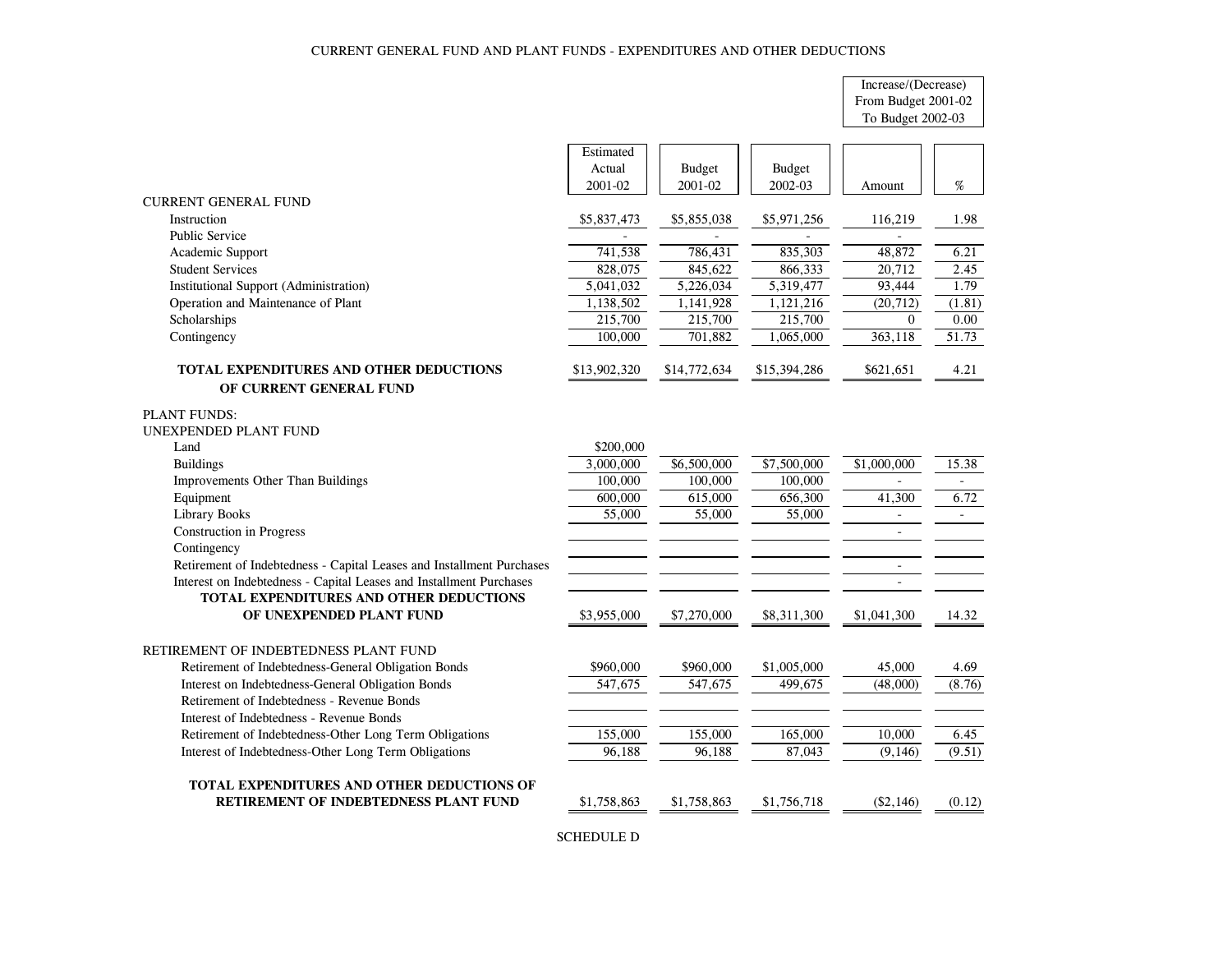### CURRENT AUXILIARY ENTERPRISES FUND - REVENUES AND OTHER ADDITIONS

# Increase/(Decrease) From Budget 2001-02 To Budget 2002-03

| REVENUES AND OTHER ADDITIONS BY SOURCE                               | Estimated<br>Actual<br>2001-02 | <b>Budget</b><br>2001-02 | <b>Budget</b><br>2002-03 | Amount       | $\%$    |
|----------------------------------------------------------------------|--------------------------------|--------------------------|--------------------------|--------------|---------|
| <b>SALES AND SERVICES</b>                                            |                                |                          |                          |              |         |
| <b>Bookstore Sales</b>                                               | \$775,000                      | \$700,000                | \$780,000                | 80,000       | 11.43   |
| <b>Food Services Sales</b>                                           | 7,000                          | 12,000                   | 7,500                    | (4,500)      | (37.50) |
| <b>Dormitory Rentals</b>                                             | 56,000                         | 50,000                   | 55,000                   | 5.000        | 10.00   |
| Intercollegiate Athletics                                            | 5,000                          | 12,500                   | 6,500                    | (6,000.00)   | (48.00) |
| Other Sales and Services                                             | 42,000                         | 80,000                   | 45,000                   | (35,000)     | (43.75) |
| Subtotal                                                             | \$885,000                      | \$854,500                | \$894,000                | \$39,500     | 4.62    |
| OTHER REVENUES AND ADDITIONS<br><b>Investment Income</b><br>Subtotal | $\mathcal{S}$                  | \$                       | \$                       | \$           |         |
| Total Revenues and Other Additions                                   | \$885,000                      | \$854,500                | \$894,000                | \$39,500     | 4.62    |
| UNRESTRICTED FUND BALANCE AT JULY 1                                  | 275,000                        | 275,000                  | $\overline{0}$           | (275,000.00) |         |
| TRANSFERS IN/(OUT)                                                   |                                |                          |                          |              |         |
| Transfer In-General Fund                                             | 246,500                        | 86,500                   | 370,000                  | 283,500      | 327.75  |
| Transfer Out-Retirement of Indebtedness Plant Fund                   | (69,000)                       | (69,000)                 | (69,000)                 |              |         |
| TOTAL AMOUNT AVAILABLE FOR EXPENDITURES                              | \$1,337,500                    | \$1,147,000              | \$1,195,000              | \$48,000     | 4.18    |

SCHEDULE E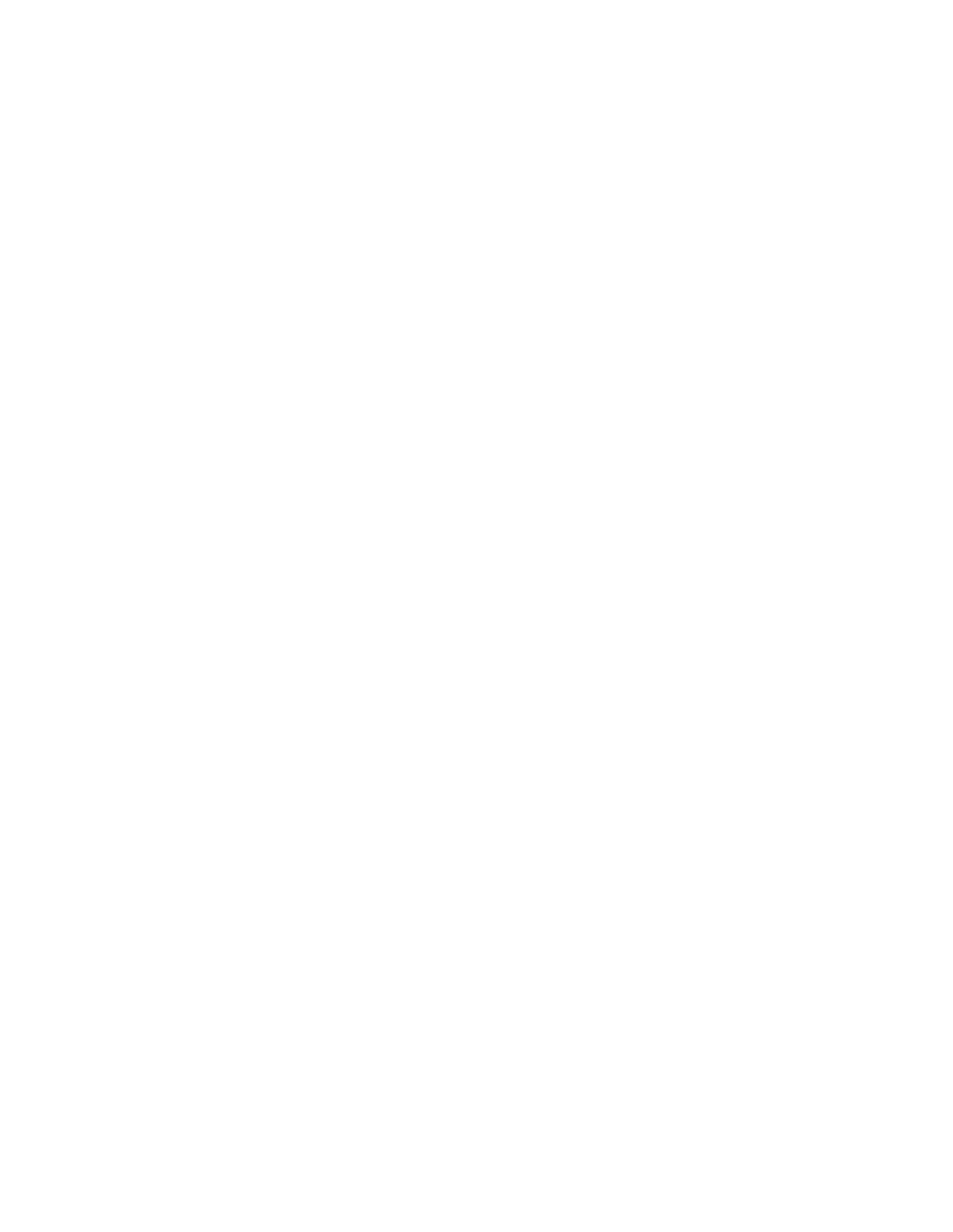## CURRENT RESTRICTED FUND - REVENUES AND OTHER ADDITIONS

Increase/(Decrease) From Budget 2001-02 To Budget 2002-03

| REVENUES AND OTHER ADDITIONS BY SOURCE  | Estimated<br>Actual<br>2001-02 | <b>Budget</b><br>2001-02 | <b>Budget</b><br>2002-03 | Amount    | %     |
|-----------------------------------------|--------------------------------|--------------------------|--------------------------|-----------|-------|
| GIFTS, GRANTS AND CONTRACTS             |                                |                          |                          |           |       |
| <b>Federal Grants and Contracts</b>     | \$2,375,000                    | \$2,100,000              | \$2,500,000              | \$400,000 | 19.05 |
| <b>State Grants and Contracts</b>       | 75,000                         | 100,000                  | 100,000                  | $\Omega$  | 0.00  |
| Local Grants and Contracts              | 50,000                         | 50,000                   | 50,000                   | $\Omega$  | 0.00  |
| Private Gifts, Grants and Contracts     | 250,000                        | 250,000                  | 300,000                  | 50,000    | 20.00 |
| Subtotal                                | \$2,750,000                    | \$2,500,000              | \$2,950,000              | \$450,000 | 18.00 |
| Total Revenues and Other Additions      | \$2,750,000                    | \$2,500,000              | \$2,950,000              | \$450,000 | 18.00 |
| RESTRICTED FUND BALANCE AT JULY 1       |                                |                          |                          |           |       |
| TOTAL AMOUNT AVAILABLE FOR EXPENDITURES | \$2,750,000                    | \$2,500,000              | \$2,950,000              | \$450,000 | 18.00 |

SCHEDULE F